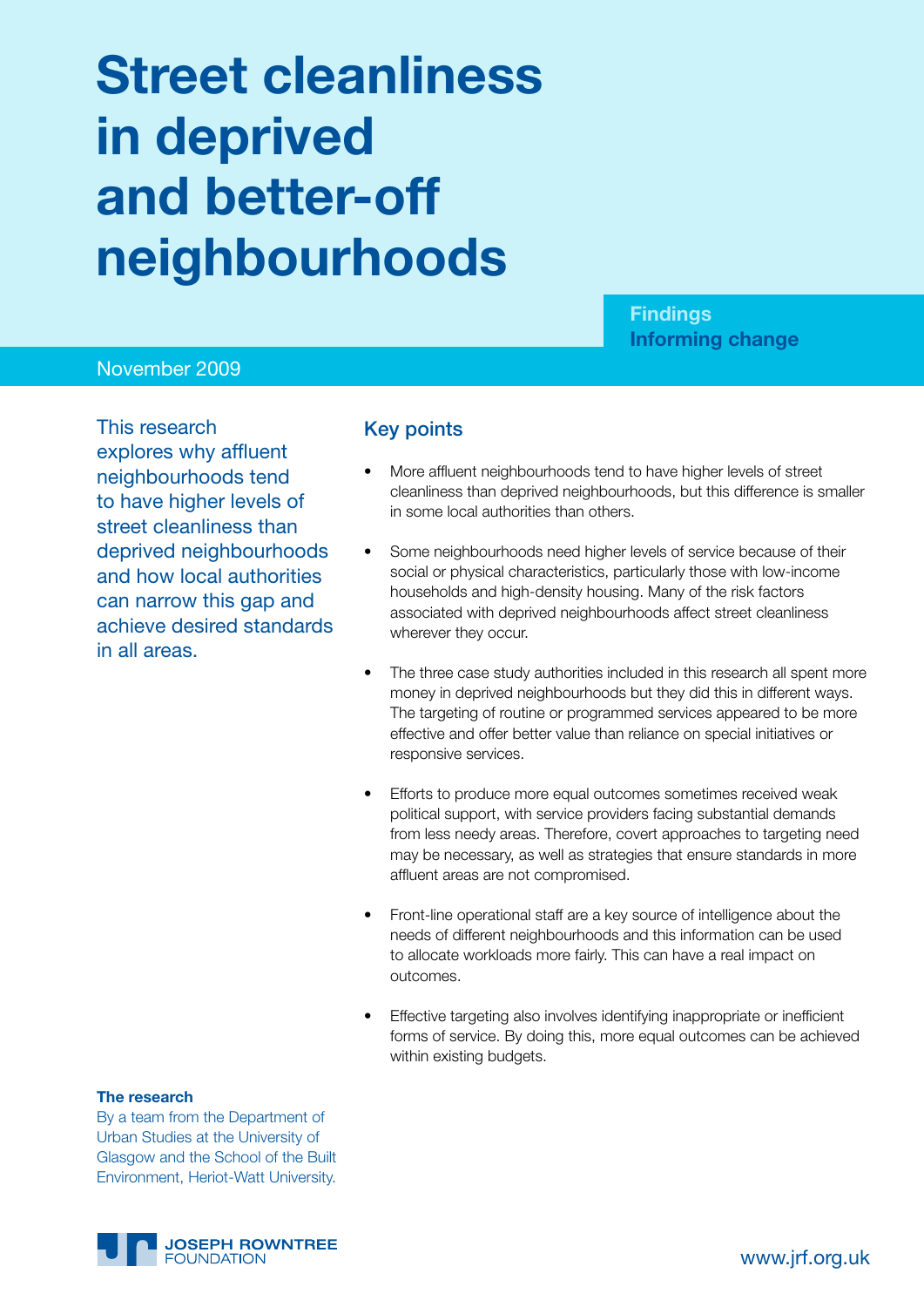## **Introduction**

Recent UK policy has seen an increasing emphasis on narrowing the gap in public service outcomes between deprived and better-off neighbourhoods. However, most research has pointed to a range of difficulties involved in delivering greater redistribution in practice. This study shows that, in relation to street cleaning, authorities can reduce the gap in service outcomes and achieve desired levels of cleanliness across all neighbourhoods. Furthermore, this may be achievable within existing resources.

The project brings together national-level evidence from England and Scotland on the relationships between cleanliness outcomes, the characteristics of neighbourhoods and expenditure patterns across local authorities. It also reports on three local authority case studies, exploring outcomes in relation to neighbourhood contexts and service inputs. The research highlights the importance of identifying and targeting need, and provides practical insights into how local authorities can narrow the gap between more and less deprived areas.

### Is there a gap and is it narrowing?

Across the country, more affluent neighbourhoods tend to show a level of cleanliness above the standard expected in national performance monitoring, while less affluent neighbourhoods perform much worse. Some local authorities are achieving high average scores but failing to maintain more deprived neighbourhoods to the desired standard. Indeed, there is evidence of a trade-off for local authorities between achieving higher average grades and achieving equal outcomes across neighbourhoods.

There is some evidence of a national narrowing of this gap, although there is significant variation between authorities. In the two English case study local authorities there was clear evidence of a narrowing gap. In the remaining Scottish case study, the evidence was of an improvement in overall outcomes, but a slight widening of the gap between poor and better-off areas.

The study highlights the role of national performance monitoring and audit systems such as *Best Value* in influencing outcomes. These systems have helped raise overall standards in England and in Scotland. In England, however, a focus on the number of streets that fail to meet the target appears to have led to greater gains in more deprived areas. In Scotland, by contrast, a focus on the overall average across each authority has meant less attention to worst-performing areas.

#### What puts places at risk of poor street cleanliness?

Area deprivation (as measured by official indexes) is an important predictor for environmental problems but it also masks a range of factors that contribute to poor outcomes. The study identified a number of other risk factors for poor street cleanliness relating to the demographic and social composition of neighbourhoods. These included low income, number of children and proportion of young adult households. Physical characteristics of neighbourhoods such as high housing density, small or no gardens and disused buildings were also important. The two most prominent risk factors for environmental problems were the presence of low-income households and higher-density housing (irrespective of deprivation). The analysis therefore helps to explain what it is about deprived neighbourhoods that makes them more likely to have environmental problems.

### Does resource allocation follow risk?

The evidence on this key question is complex. There was evidence that resources were skewed towards deprived neighbourhoods, both within the case studies and at a national level. In one case study, the authority spent five times as much on the most deprived streets than on the least deprived. Resources also tended to be skewed towards areas with high-density housing but only in one case study was expenditure targeted towards streets with lower income households.

While relative levels of expenditure suggest that authorities are trying to reduce the gap between deprived and better-off neighbourhoods, closer analysis produced some surprising results.

In one case study, when routine programmed expenditure was distinguished from responsive ('catch up') expenditure, it was apparent that more affluent streets tended to have a bigger share of programmed expenditure than less affluent streets. Thus, what appeared to be a progressive pattern of expenditure relative to deprivation was actually related to the provision of expensive responsive services. In the same case study, when the workloads of operational staff were examined, deprived streets tended to be serviced by staff with larger workloads than those operating in more affluent areas.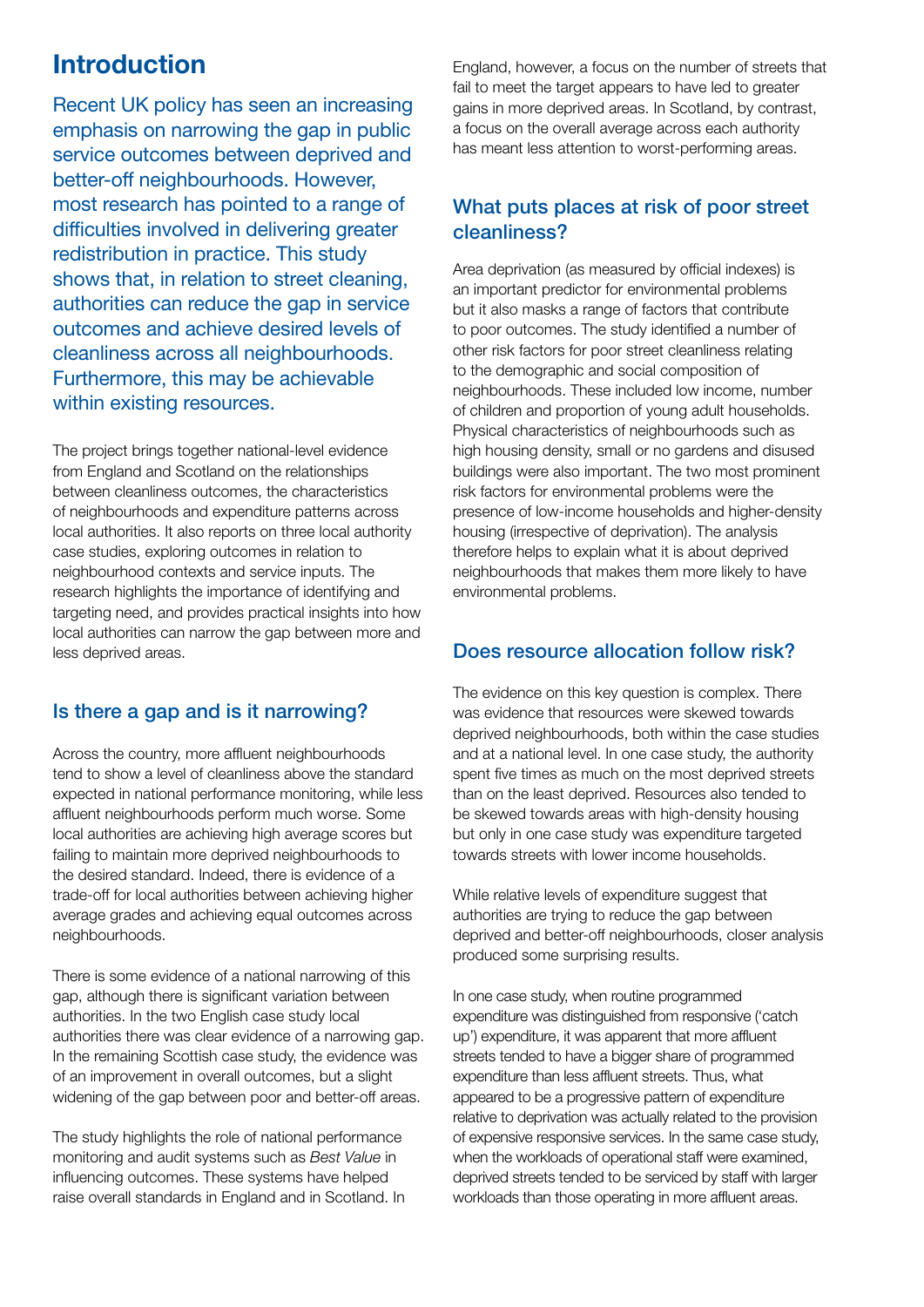

#### Figure 1: Expenditure per dwelling by deprivation

Source: Local authority records.

Note: Expenditure figures are shown relative to the average for each authority.

The allocation of staff workloads relative to area needs emerged as a key issue in the research. In one case study, there was an attempt to engineer the relative workloads of street cleaners to take account of the diversity of needs across neighbourhoods. Thus, staff operating in areas with higher levels of 'risk factors' associated with environmental problems had fewer dwellings or shorter street lengths to service. This meant the authority spent 35 per cent more on achieving nationally approved levels of cleanliness in the most deprived areas than on streets of average deprivation. It had the most equal outcomes of the three case studies.

Absolute levels of service appeared to be as important as relative resource allocation. One case study had a high relative difference between areas, spending five times as much in its most deprived streets compared to the least, but the absolute level of routine, programmed services delivered to these areas was still below the level of service provided to similar streets in the other two case studies. In this case, acceptable outcomes were achieved via special initiatives and responsive topup services.

Finally, the appropriateness of the mode of service provision to the local context emerged as a key aspect of targeting need. Street cleaning can be provided manually or by mechanical vehicles, or a combination of the two. In general terms, mechanised systems

often appeared less appropriate for busy, densely-built deprived areas with narrower streets and pavements. Conversely, they appear to be an efficient and effective mode of service delivery in areas with lower traffic and less litter.

Overall, the research suggests the need for a broad understanding of the different aspects of targeting need. Skewing resources towards more deprived areas is a start but may not be enough. Effective targeting involves providing the right level and the right kind of services. The existence of inappropriate or inefficient forms of service suggests that more equal outcomes could be achieved within existing budgets.

## Achieving fairer outcomes in street cleanliness

The research identified three main ways to narrow the gap in outcomes and achieve desired levels of cleanliness across all neighbourhoods. Each of these routes negotiates the significant political and practical challenges inherent in targeting needs in different ways.

1. Programmed service frequencies are fairly standard across the authority and workloads for operatives are also fairly standard. To achieve reasonable cleanliness levels in areas with higher needs, extensive use is made of responsive services.